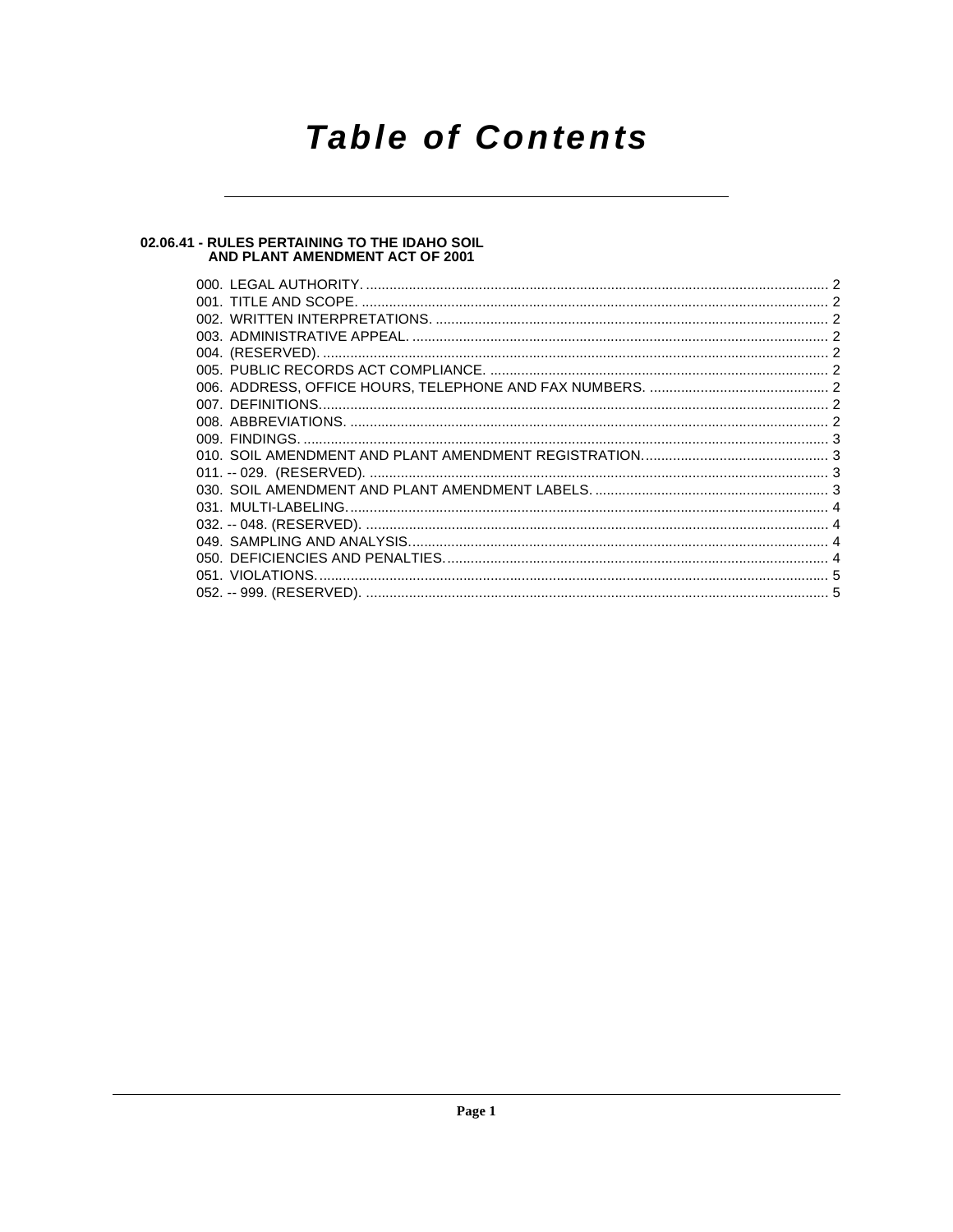#### **IDAPA 02 TITLE 06 CHAPTER 41**

#### **02.06.41 - RULES PERTAINING TO THE IDAHO SOIL AND PLANT AMENDMENT ACT OF 2001**

#### <span id="page-1-1"></span><span id="page-1-0"></span>**000. LEGAL AUTHORITY.**

This chapter is adopted under the legal authority of Section 22-2204, Idaho Code. (3-15-02)

#### <span id="page-1-2"></span>**001. TITLE AND SCOPE.**

**01. Title**. The title of this chapter is IDAPA 02.06.41, "Rules Pertaining to the Idaho Soil and Plant Amendment Act of 2001". (3-15-02)

**02.** Scope. These rules specify general registration and label requirements, sampling methods and and the necessity for warning or caution statements. (3-15-02) analysis, and the necessity for warning or caution statements.

#### <span id="page-1-3"></span>**002. WRITTEN INTERPRETATIONS.**

There are no written interpretations of these rules. (3-15-02)

#### <span id="page-1-4"></span>**003. ADMINISTRATIVE APPEAL.**

There is no provision for administrative appeals before the Idaho State Department of Agriculture under this chapter.<br>Hearing and appeal rights are pursuant to Title 67, Chapter 52, Idaho Code. (3-15-02) Hearing and appeal rights are pursuant to Title 67, Chapter 52, Idaho Code.

#### <span id="page-1-5"></span>**004. (RESERVED).**

#### <span id="page-1-6"></span>**005. PUBLIC RECORDS ACT COMPLIANCE.**

These rules are public records and are available for inspection and copying at the department. (3-15-02)

#### <span id="page-1-7"></span>**006. ADDRESS, OFFICE HOURS, TELEPHONE AND FAX NUMBERS.**

**01. Physical Address**. The central office of the Idaho State Department of Agriculture is located at Penitentiary Road, Boise, Idaho 83712. (3-15-02) 2270 Old Penitentiary Road, Boise, Idaho 83712.

**02. Office Hours**. Office hours are 8 a.m. to 5 p.m., Mountain Time, Monday through Friday, except designated by the state of Idaho. (3-15-02) holidays designated by the state of Idaho.

**03. Mailing Address**. The mailing address for the central office is Idaho State Department of are, PO Box 790, Boise, Idaho 83701. (3-15-02) Agriculture, PO Box 790, Boise, Idaho 83701.

**04. Telephone Number**. The telephone number of the central office is (208) 332-8500. (3-15-02)

<span id="page-1-11"></span>**05. Fax Number**. The fax number of the central office is (208) 334-2170. (3-15-02)

#### <span id="page-1-8"></span>**007. DEFINITIONS.**

The Idaho State Department of Agriculture adopts the definitions set forth in Section 22-2203, Idaho Code. In addition as used in this chapter: (3-15-02) addition as used in this chapter:

**01. Animal Manure**. The excreta of animals together with whatever bedding material is present. (3-15-02)

**02. Dried Animal Manure**. Animal manure resulting from confined animal feeding operations ated only to reduce the moisture content. manipulated only to reduce the moisture content.

#### <span id="page-1-9"></span>**008. ABBREVIATIONS.**

<span id="page-1-10"></span>**01. AAPFCO**. Association of American Plant Food Control Officials. (3-15-02)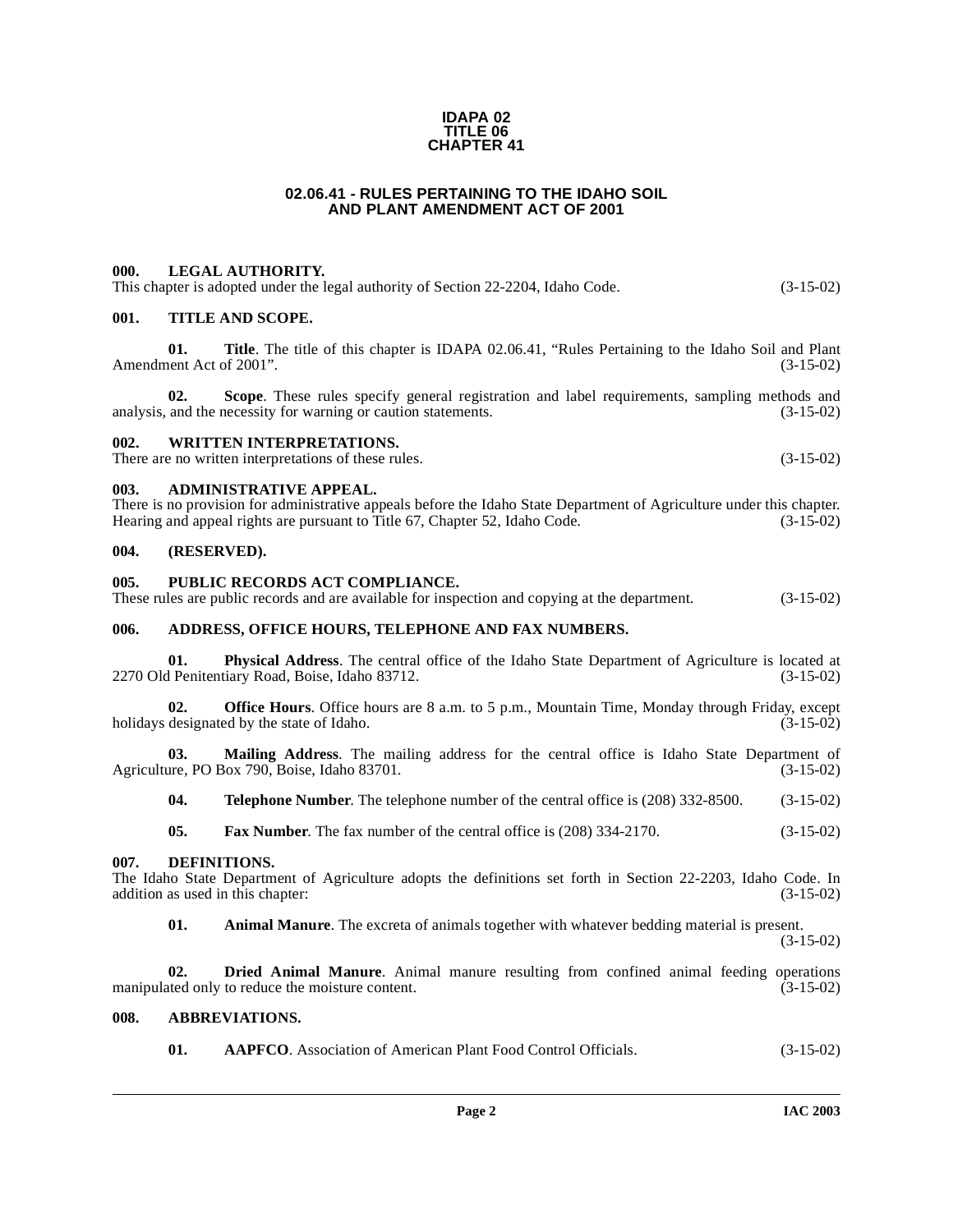| <b>IDAHO ADMINISTRATIVE CODE</b>       | IDAPA 02.06.41 - Rules Pertaining to the    |
|----------------------------------------|---------------------------------------------|
| <b>Idaho Department of Agriculture</b> | <b>Soil and Plant Amendment Act of 2001</b> |

| 02. | <b>AOAC</b> . Association of Official Analytical Chemists, International. | $(3-15-02)$ |
|-----|---------------------------------------------------------------------------|-------------|
| 03. | <b>ISDA.</b> Idaho State Department of Agriculture.                       | $(3-15-02)$ |
| 04. | PAM. Polyacrylamide.                                                      | $(3-15-02)$ |

#### <span id="page-2-0"></span>**009. FINDINGS.**

These rules are promulgated pursuant to Title 22, Chapter 22, Idaho Code. The adoption of these rules will update and replace outdated soil and plant amendment label requirements, sampling methods and analysis, investigational allowances, and add warning or caution statements. (3-15-02)

#### <span id="page-2-12"></span><span id="page-2-1"></span>**010. SOIL AMENDMENT AND PLANT AMENDMENT REGISTRATION.**

Each separately identifiable soil amendment or plant amendment product shall be registered pursuant to Section 22- 2205, Idaho Code. (3-15-02)

**01. Product Registration**. All soil amendment and plant amendment companies, including companies engaged in custom-formula mixing of dry or liquid soil amendments or plant amendments, shall comply with the product registration requirements of the Idaho Soil and Plant Amendment Act of 2001, Section 22-2205, Idaho Code, subject to the provisions of this chapter. (3-15-02)

#### <span id="page-2-9"></span><span id="page-2-6"></span>**02. Exemptions From Registration**. (3-15-02)

a. Dried animal manure without nutrient claims and not commercially packaged or labeled. (3-15-02)

<span id="page-2-10"></span><span id="page-2-4"></span>b. Horticultural growing media containing live plant material. (3-15-02)

**03. Alteration From Original State**. When a soil amendment or plant amendment that has been registered is mixed, added to, or in any way changed from its original content, it is a different product, and must be registered as provided under Section 22-2205, Idaho Code. (3-15-02) registered as provided under Section 22-2205, Idaho Code.

**Sale Of Soil Amendment Or Plant Amendment**. When a commercial soil amendment or plant amendment is removed from the package or container in which it was placed by the original registrant and then offered for sale by a person other than the original registrant, it is a different product and shall be registered in accordance with Section 22-2205, Idaho Code, except that it shall not be subject to an additional inspection fee as provided under Section 22-2208, Idaho Code, provided that said fee was paid on the product by the original or prior registrant. (3-15-02) registrant. (3-15-02)

**05. PAM Products**. PAM polymers must have residual acrylamide monomer limits of no greater than five hundredths percent (0.05%). The following information must be submitted to register PAM products: (3-15-02)

<span id="page-2-8"></span>

| a.             | Percent of residual acrylamide monomer;                         | $(3-15-02)$ |
|----------------|-----------------------------------------------------------------|-------------|
| b.             | Charge of polymer (cationic, anionic, nonionic);                | $(3-15-02)$ |
| $\mathbf{c}$ . | Branching characteristic of polymer (linear, cross-linked); and | $(3-15-02)$ |
| d.             | Molecular weight of polymer.                                    | $(3-15-02)$ |
|                |                                                                 |             |

#### <span id="page-2-2"></span>**011. -- 029. (RESERVED).**

#### <span id="page-2-3"></span>**030. SOIL AMENDMENT AND PLANT AMENDMENT LABELS.**

<span id="page-2-11"></span><span id="page-2-7"></span><span id="page-2-5"></span>**01.** Ingredient List. The label shall state the name of each ingredient in decreasing amounts present.  $(3-15-02)$ 

**02. Declaration Of Ingredient Percentage Exemptions**. The labeling requirements of the Idaho Soil and Plant Amendments Act of 2001, Section 22-2207(c), Idaho Code, requiring that soil and plant amending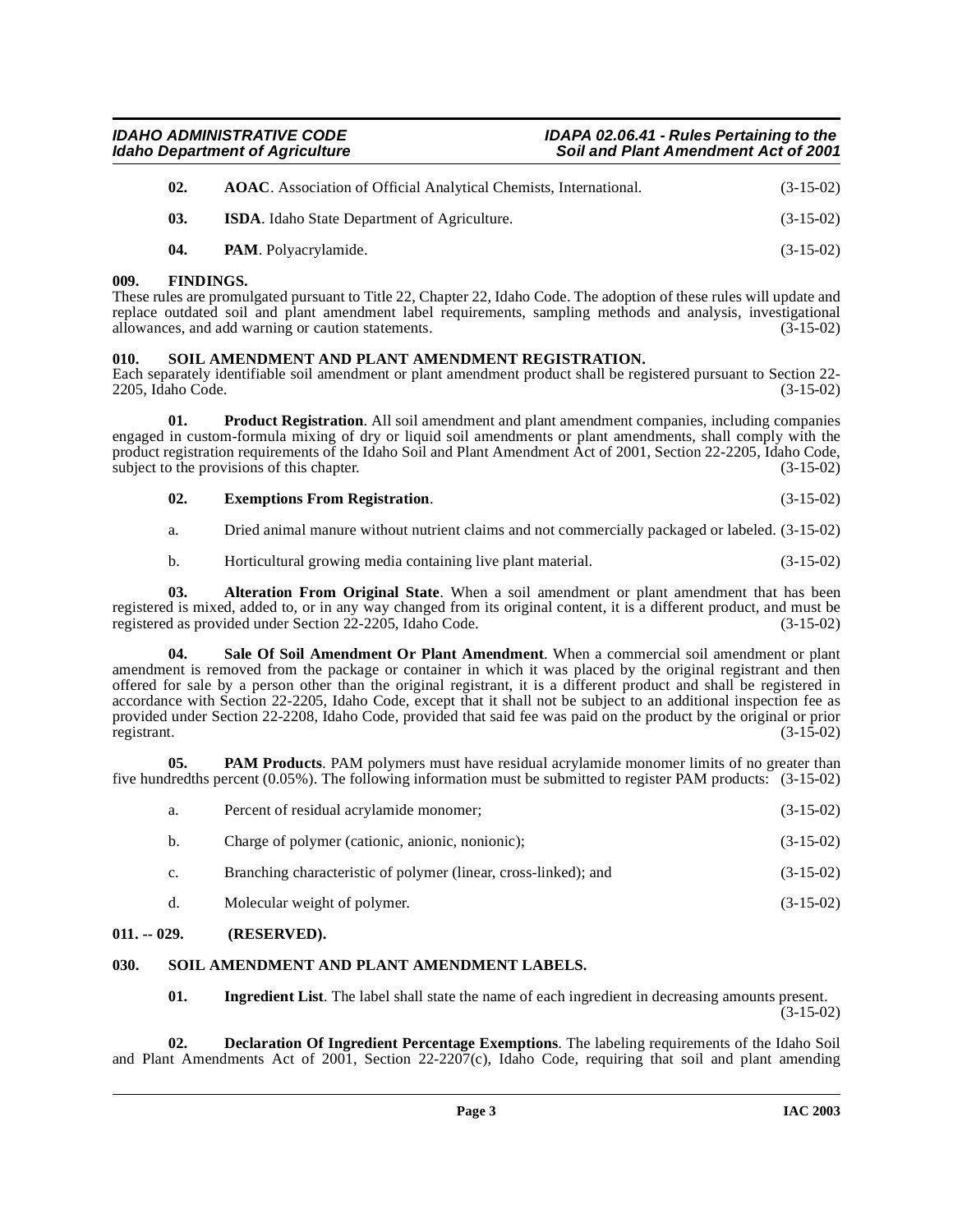ingredients and other ingredients shall be stated in terms of percentage is required except in the following cases: (3-15-02)

| а. | Horticultural growing media. | $(3-15-02)$ |
|----|------------------------------|-------------|
| b. | Compost.                     | $(3-15-02)$ |

<span id="page-3-8"></span>**03. Nutrient Claims And The Use Of The Term "Fertilizer"**. (3-15-02)

a. The term "fertilizer" and like terms shall not be used in labeling or literature to describe a soil amendment or plant amendment. (3-15-02)

b. Nutrient claims do not change the primary intended use of a soil or plant amendment product. Any nutrient claim shall be provided on the labeling and literature as an estimated range and shall be stated as a nutrient claim shall be provided on the labeling and literature as an estimated range and shall be stated as a percentage. Nutrient claims and estimates must be supported by lab analysis or documentation acceptable by the  $\text{ISDA}.$  (3-15-02)

c. Labeling or literature that makes nutrient claims or estimates is required to contain the following statement: "This product is recognized for its soil amendment characteristics. It is recognized that it has nutrient value. Any nutrient claims, verbal or written, are estimates and not guaranteed." (3-15-02)

d. At the discretion of the registrant, labeling or literature that does not make nutrient claims or estimates may contain the following statement: "This product is recognized for its soil amendment characteristics. It is recognized that it has nutrient value. Any nutrient claims, verbal or written, are estimates and not guaranteed."

(3-15-02)

<span id="page-3-5"></span>**04. Microbiological Product**. If the soil amendment or plant amendment is a microbiological product intended as an inoculum, the product label shall include an expiration date and state the number and kind of viable organisms per milliliter or, if the product is other than liquid, state the number and kind of viable organisms per gram. However, if the soil amendment or plant amendment is derived from a microbiological process or culture but is not intended as an inoculum, then the product label shall state that the product is not a viable culture. (3-15intended as an inoculum, then the product label shall state that the product is not a viable culture.

<span id="page-3-7"></span>**Ninety-Five Percent Rule**. When a soil amendment or plant amendment is labeled as a specific material, such as peat moss or leaf mold, the product shall consist of not less than ninety-five percent (95%) of that specific material. (3-15-02)

**06. Other Ingredients**. When the name of an ingredient(s) appears on the label of a soil amendment or plant amendment and is not one of the ingredients required to be listed, the percentage of that ingredient(s) shall appear prominently in print of the same size and color. (3-15-02)

<span id="page-3-10"></span>**07. Warning Or Caution Statements**. The ISDA may require a registrant to include a warning or caution statement to ensure safety to handlers, crops, and the environment. (3-15-02)

#### <span id="page-3-6"></span><span id="page-3-0"></span>**031. MULTI-LABELING.**

The labeling of a soil amendment or plant amendment as an amendment and as a product appropriate for another use, as well as including directions for use and guarantees for other than the contents of the container, a practice known as "multi-labeling," is prohibited. (3-15-02) "multi-labeling," is prohibited.

#### <span id="page-3-1"></span>**032. -- 048. (RESERVED).**

#### <span id="page-3-9"></span><span id="page-3-2"></span>**049. SAMPLING AND ANALYSIS.**

The methods of sampling and analysis shall be those of AAPFCO, AOAC, or other methods as approved by the  $\text{ISDA}.$  (3-15-02)

#### <span id="page-3-3"></span>**050. DEFICIENCIES AND PENALTIES.**

<span id="page-3-4"></span>**01. Deficiency**. Soil amendments or plant amendments are deemed deficient according to Section 22-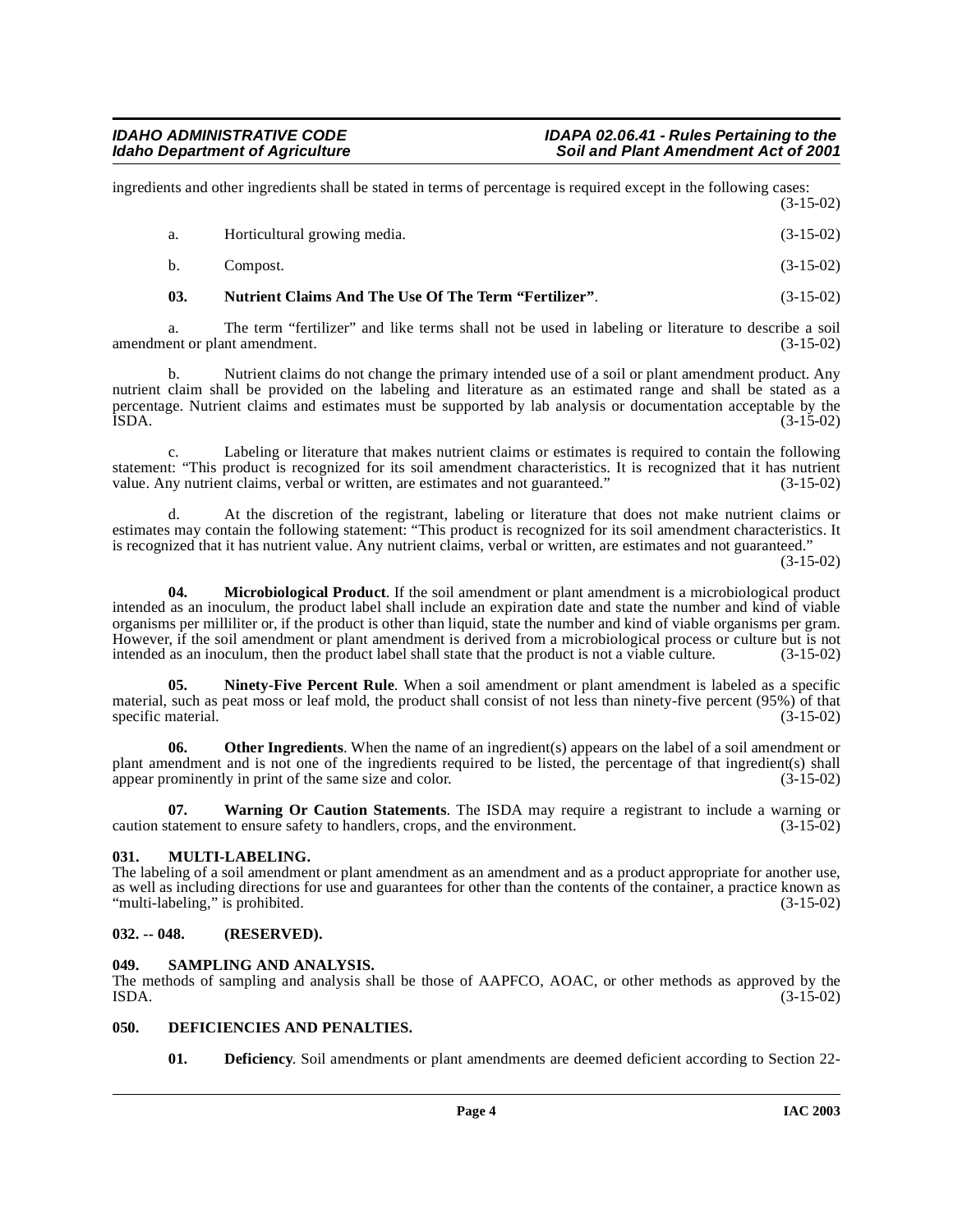#### **IDAHO ADMINISTRATIVE CODE All rations CODE ADMINISTRATIVE CODE IDAPA 02.06.41 - Rules Pertaining to the Idaho Department of Agriculture Soil and Plant Amendment Act of 2001**

2212, Idaho Code, and are subject to penalty. (3-15-02)

**02.** Penalties. Penalties will be assessed on deficient soil amendments or plant amendments according ns 22-2212 through 22-2213, Idaho Code. (3-15-02) to Sections 22-2212 through 22-2213, Idaho Code.

#### <span id="page-4-0"></span>**051. VIOLATIONS.**

Violations and remedies for violations are stated in Sections 22-2218 and 22-2219, Idaho Code. (3-15-02)

<span id="page-4-1"></span>**052. -- 999. (RESERVED).**